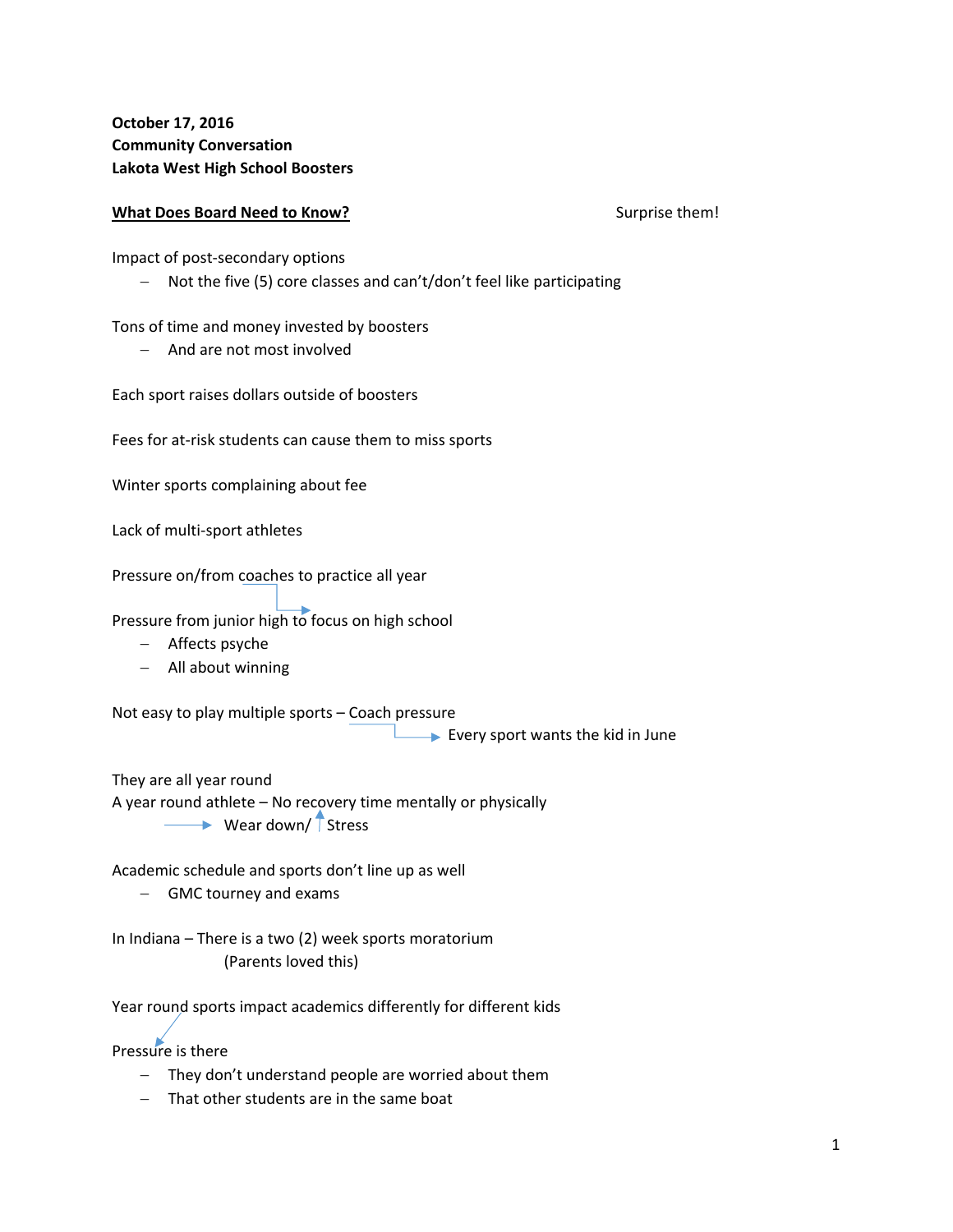Parents and students all deal with this common stress in isolation, not realizing others face it and without community support



(Often keeps them motivated)

Is it sports?

- Or losing non-college (AP classes) prep? Pushes kids too far
- Or……

Some coaches stress sports too much over academics But many do support academics and other activities equally

Do academics get in the way of sports?

Adults (especially parents) need to help ameliorate the difficulty of it all

## **Role of Athletics in 21st Century**

Learn to fail

Do what they love

Broad character/life skills

Coaching is life skill teaching

Career college accessible

Change sport schedule to fit academics  $\rightarrow$  Time to focus on academics

Freshman team for all sports

Fees $\sqrt{\frac{1}{2}}$  Students  $\sqrt{\frac{1}{2}}$ Players

No cut policy